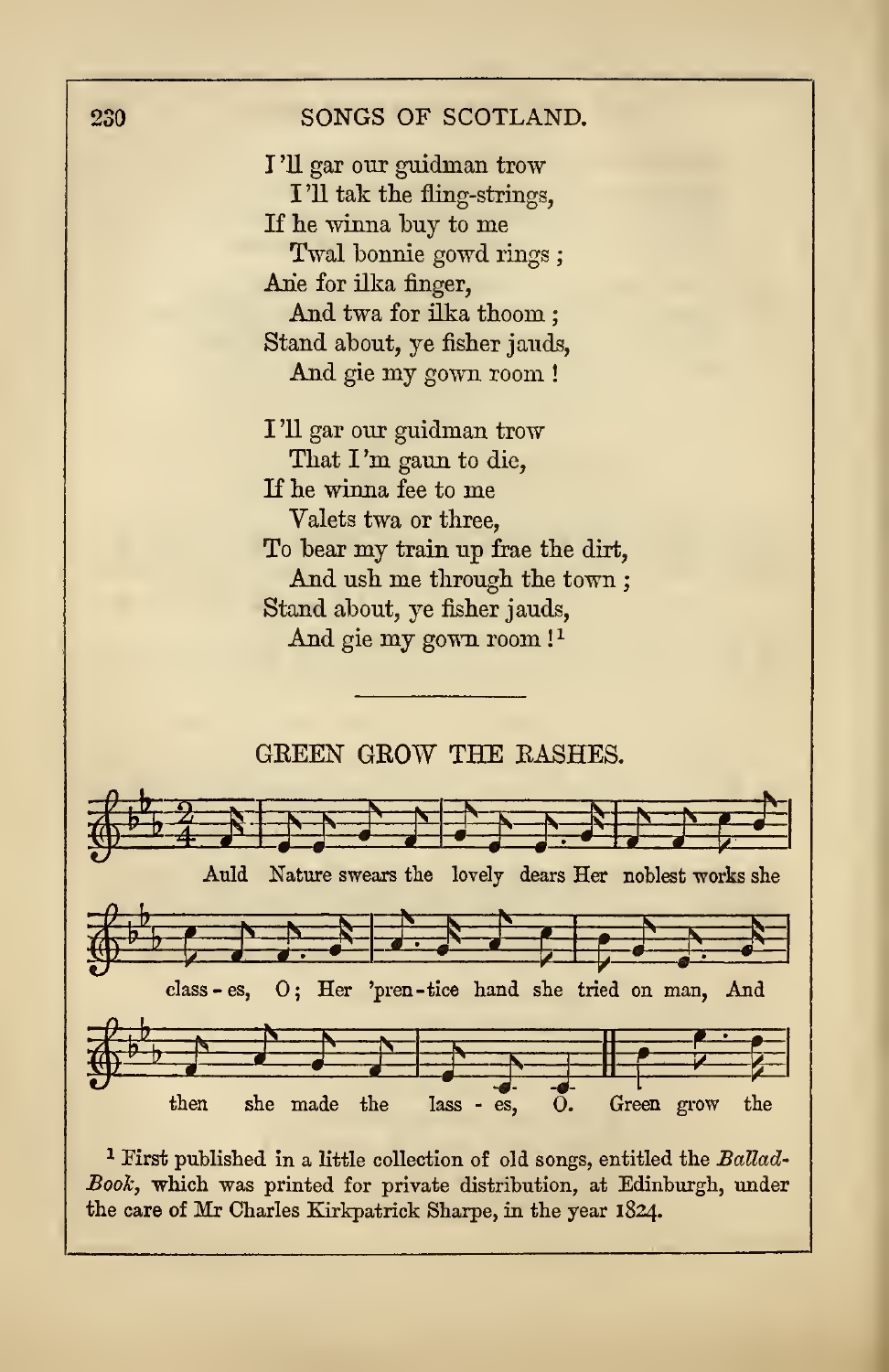## GREEN GROW THE RASHES. 231



A song of the kind which once passed current amongst inno cent people, but would now be utterly condemned by the same class, has existed from old times, with <sup>a</sup> refrain beginning—

> Green grow the rashes, 0, Green grow the rashes, 0.

In our wish to convey at least the air, we are driven to the expedient of presenting it in connection with two of the verses of a comic song written for the same aix by Burns :

> Green grow the rashes, 0, Green grow the rashes, 0, The sweetest hours that e'er I spent, Were spent amang the lasses, 0. Auld nature swears the lovely dears Her noblest works she classes, O ; Her 'prentice hand she tried on man, And then she made the lasses, 0.

The tune is one of the oldest which have been handed down to us. A manuscript broadside political song of the reign of William and Mary, containing the following verse :

> But let them say and do on, But let them say and do on, Our kirk, that had no head before, Has now a he and she one

is to the tune of Green Grow the Rashes.<sup>1</sup> The tune, however,

<sup>1</sup> Wodrow Pamphlets, Adv. Lib. Edin.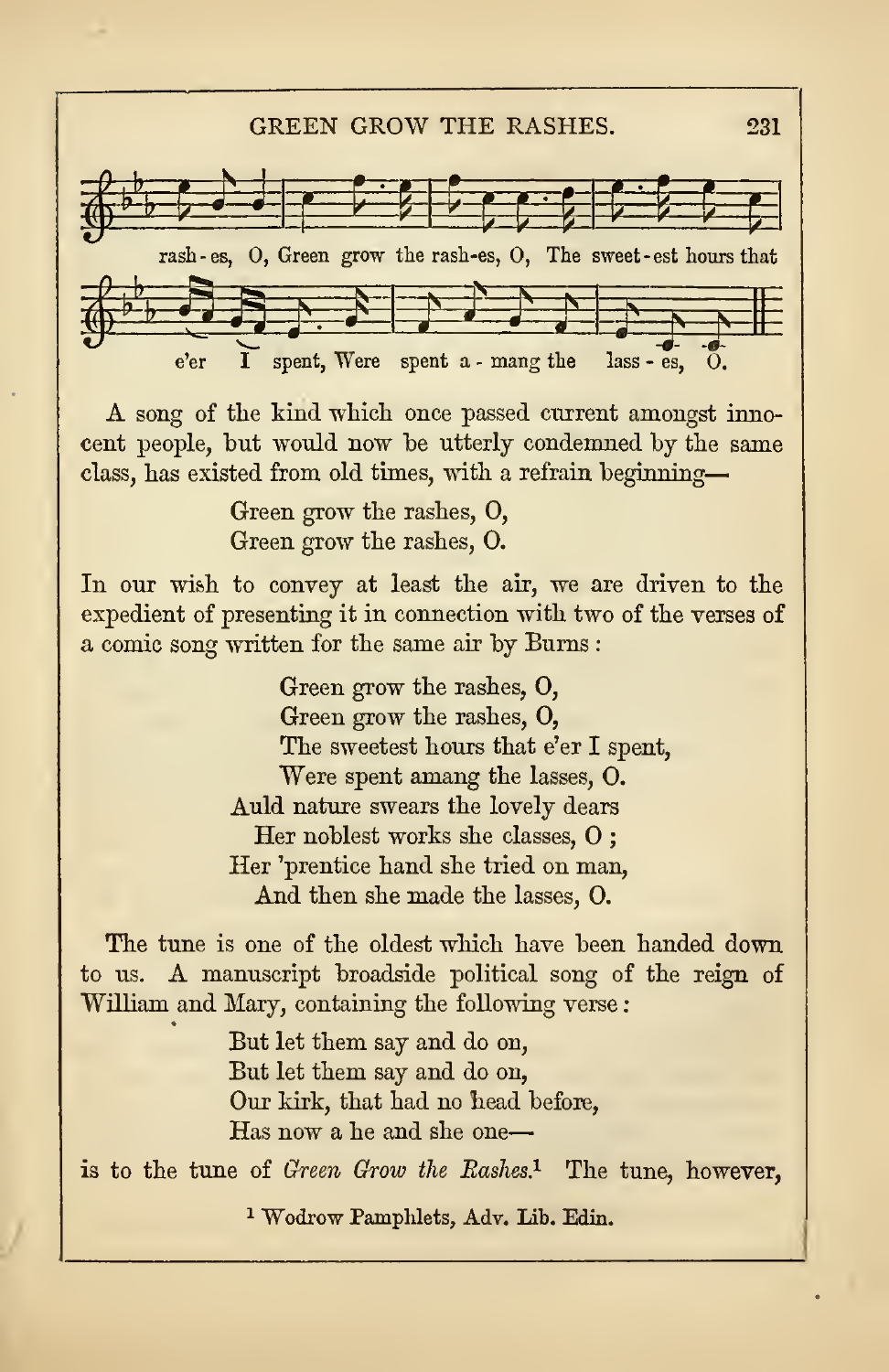## 232 SONGS OF SCOTLAND.

appears under this name, not only in a manuscript collection of the reign of Charles II., referred to by Mr Dauney,<sup>1</sup> but in the Lute-Book of Gordon of Straloch, which was compiled between  $1627$  and  $1629$ .<sup>2</sup> In the latter collection, it is entitled A Dance.

## GIN YE MEET A BONNIE LASSIE.

Gin ye meet a bonnie lassie, Gie her a kiss and let her gae ; But gin ye meet a dirty hizzie, Fye, gar rub her o'er wi' strae ! Fye, gar rub her, rub her, rub her, Fye, gar rub her o'er wi' strae, And gin ye meet a dirty hizzie, Fye, gar rub her o'er wi' strae !

This is all that has been preserved of an old song—one of those for which Bamsay substituted new verses, thereby putting the old ones out of fashion, and consigning them to oblivion. In furnishing a new song, which he did by a paraphrase of the Vides ut alta of Horace, he retained the first of the above verses, though they do not cohere very well with his own. For the second, which is only a sort of refrain, we are indebted to the memory of Burns. The air being one of great merit, Ramsay also adapted to it one of the songs of his Gentle Shepherd, and Gay introduced it as a melody for one of the songs in his opera of Achilles, which was performed in 1733, after his decease.

The recommendation given in this song as to the treatment proper for a bonnie lassie, will be generally intelligible, but scarcely so that pointed out in the case of the dirty hizzie. The explanation required in the latter case is, that there was an ancient rustic custom in Scotland of rubbing over with pease straw <sup>a</sup> girl whose lover had proved unfaithful—<sup>a</sup> jocular kind of confirmation of the affront.

 $1$  Ancient Scottish Melodies, p. 142.  $369$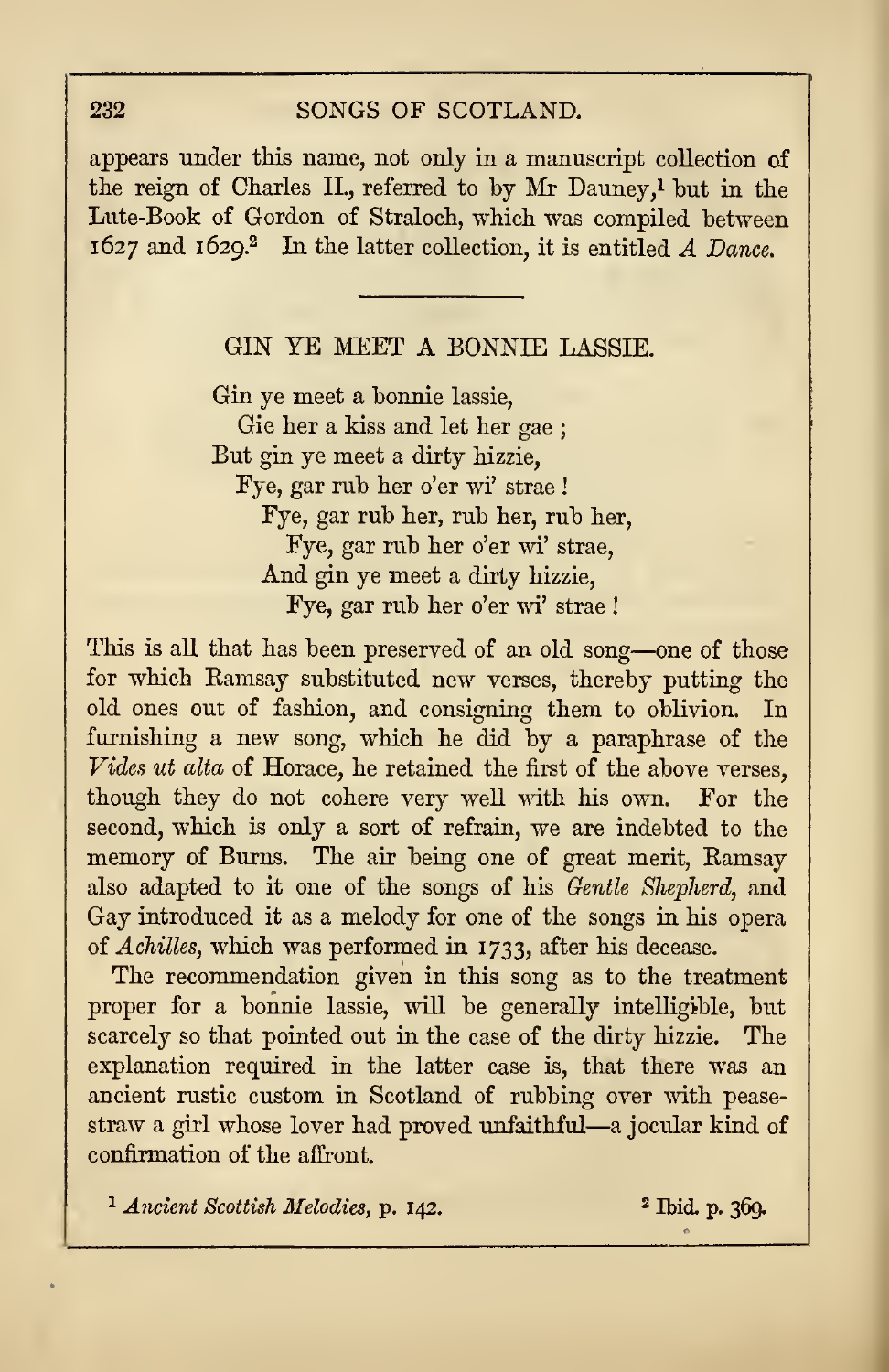

Then, lads and lasses, while it 's May,

Gae pou the gowan in its prime,

Before it wither and decay.